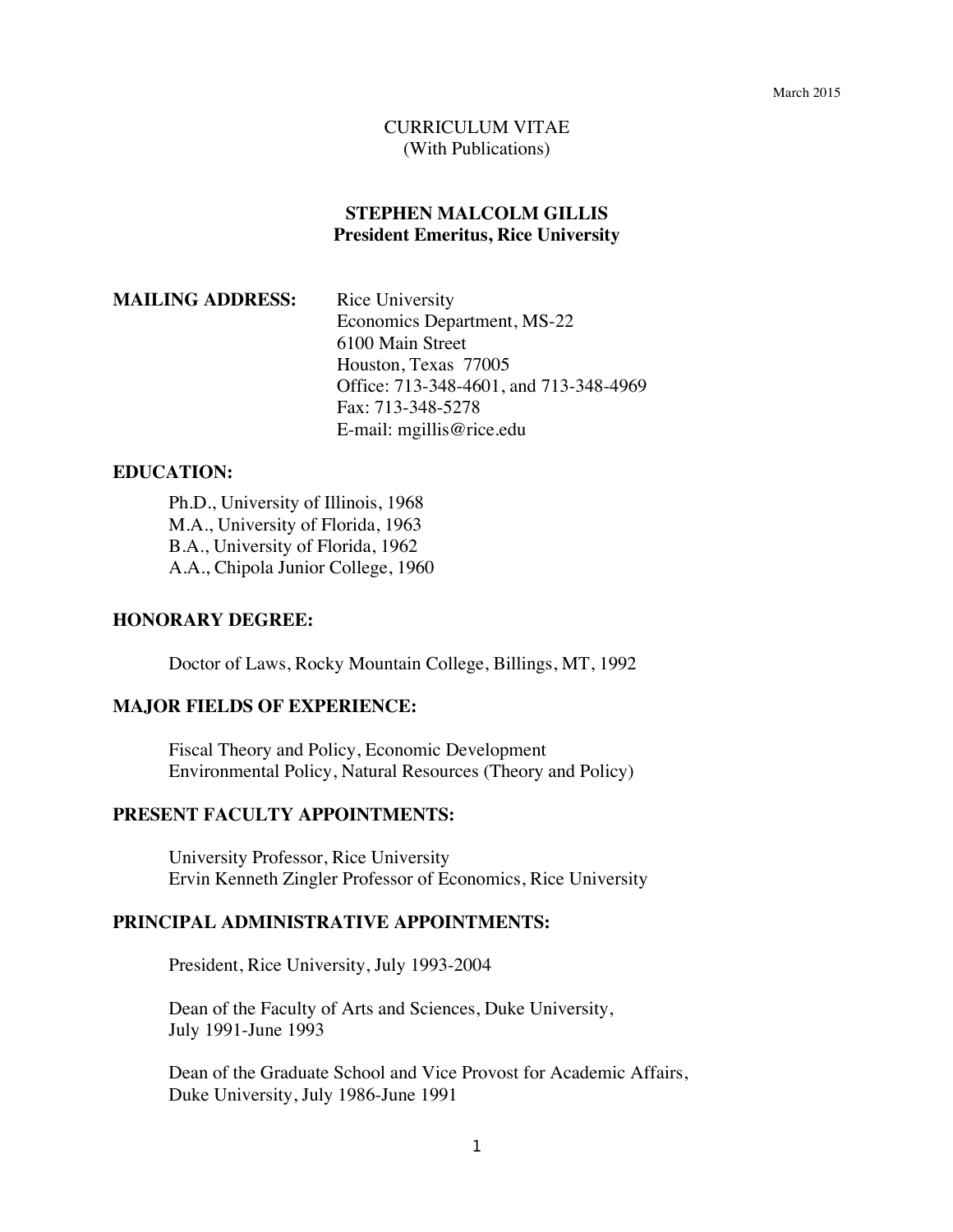## **OTHER ACADEMIC EXPERIENCE:**

Z. Smith Reynolds Distinguished Professor in the Institute for Public Policy, Duke University, July 1990-June 1993

Professor of Economics and of Public Policy, Duke University,

July 1984-June 1993

Assistant Professor of Economics, Duke University, Sept. 1967-July 1969

Lecturer in Economics, Harvard University and Research Fellow, Harvard Law School International Tax Program, Sept. 1969-July 1971

Institute Fellow, Harvard Institute for Economic Development and Lecturer in Economics, Harvard University, July 1974-June 1984.

## **PUBLICATIONS:**

## **1. Published Books:**

Musgrave, Richard A. and **Malcolm Gillis.** Fiscal Reform for Colombia. Cambridge, Mass.: Harvard Law School, International Tax Program, 1971. (Spanish edition: subsequently published in Spanish as Propuesta para Una Reforma Fiscal Para Colombia. 3 vols. Bogota, Colombia: Ediciones del Banco de Ia Republica, 1974.

**Gillis, Malcolm** and Charles E. McLure, Jr. The Colombian Tax Reform of 1974. Washington: World Bank, Latin American Division, June 1975. (Spanish edition published by Editorial Banco Popular, Bogota, Colombia, April 1977.

**Gillis, Malcolm** et al. Taxation and Mining: Non-Fuel Minerals in Bolivia and Other Countries. Cambridge, MA: Ballinger Publishing Co., January 1978.

**Gillis, Malcolm** and Ralph E. Beals. Tax and Investment Policies for Hard Minerals: Public and Multinational Enterprises in Indonesia. Cambridge, MA: Ballinger Publishing Co., 1980.

**Gillis, Malcolm** and Werner Baer, eds. Export Diversification and the New Protectionism: The Experience of Latin America. Urbana, IL: National Bureau of Economic Research and University of Illinois Press, 1981.

**Gillis, Malcolm,** Dwight Perkins, Michael Roemer, and Donald E. Snodgrass, Economics of Development. New York: W.W. Norton, Co., 1983. 2nd Edition, 1987, 3rd Edition, 1992, 4th Edition, 1996,  $5<sup>th</sup>$  Edition, 2002. Translated into Italian (1986), Chinese (1988), Indonesian (1989), French (1990).

**Gillis, Malcolm** and Robert Conrad. Progress and Poverty in Developing Countries: Rent and Resource Taxation. Williams College Monograph Series. Williamstown, MA: Williams College, 1985.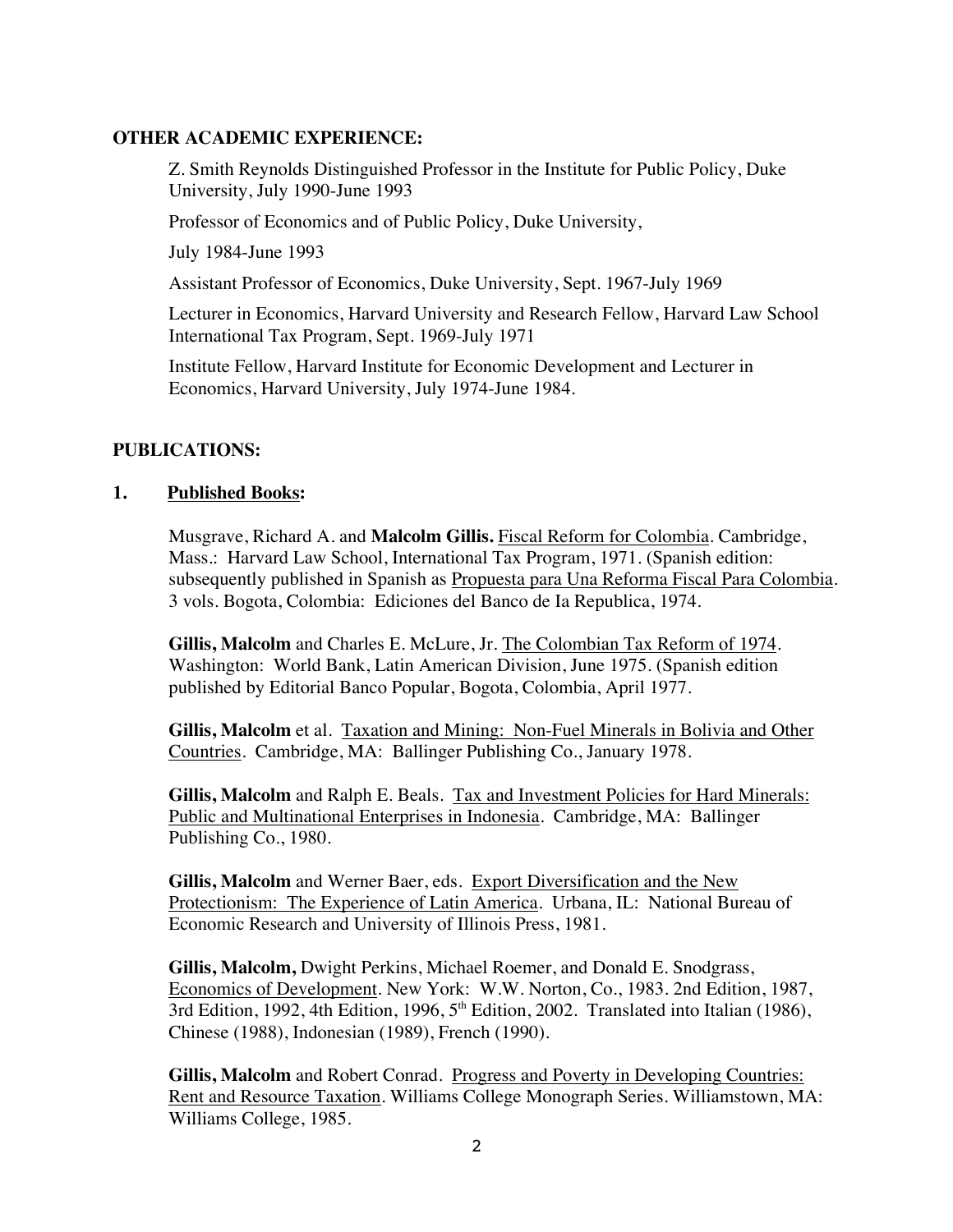Repetto, Robert and **Malcolm Gillis,** eds. Public Policy and the Misuse of Forest Resources. Cambridge University Press, 1988.

**Gillis, Malcolm,** ed. Tax Reform in Developing Countries. Durham, NC: Duke University Press, 1989.

**Gillis, Malcolm,** Gerry Sicat and Carl Shoup, eds. The Value-Added Tax in Developing Countries: Issues and Lessons. Washington, DC: The World Bank (1991).

2. **Articles:** (exclusive of articles in books edited or co-authored by M. Gillis; excluding book reviews)

With Charles E. McLure, Jr. "Incidence of World Taxes on Natural Resources." American Economic Review (May 1975).

"Objectives and Means of Indirect Tax Reform." Chapter 23 in Bird, Richard M. and Oliver Oldman. Readings on Taxation in Developing Countries. Third edition. Baltimore: Johns Hopkins Press, 1975.

With Charles E. McLure, Jr., "Coordination of Tariffs and Internal Indirect Taxes," Chapter 25, in Bird, Richard and Oldman, Oliver, Readings on Taxation in Developing Countries. Third Edition, 1975.

"Capital Goods and Sales Taxation." In Proceedings of the Study Group on Asian Tax Administration and Research. Jakarta: February 1975.

With Charles E. McLure, Jr. "The Distributional Implications of the Taxation of Natural Resources." Rice Studies 6 (Fall 1975). Reprinted in Economic Policy and Income Distribution in Colombia, edited by Albert Berry and Ronald Soligo, Boulder, Colorado: Westview Press, 1980.

"Taxation, Mining, and Public Ownership." In Non-Renewable Resource Taxation in the Western States, University of Arizona College of Mines, Lincoln Inst., 1977.

With Charles E. McLure, Jr. "Taxation and Income Distribution: The Colombian Tax Reform of 1974." Journal of Development Economics 5 (September 1978).

"A Tale of Two Minerals: Severance Taxes on North American Energy Resources." Growth and Change: A Journal of Regional Development 10 (January 1979).

"Multinational Corporations and a Liberal International Economic Order: Some Overlooked Considerations." Chapter in Challenges to a Liberal International Economic Order, edited by Ryan Amacher, Gottfried Habeler, and Thomas Willet. Washington, DC: American Enterprise Institute, 1979.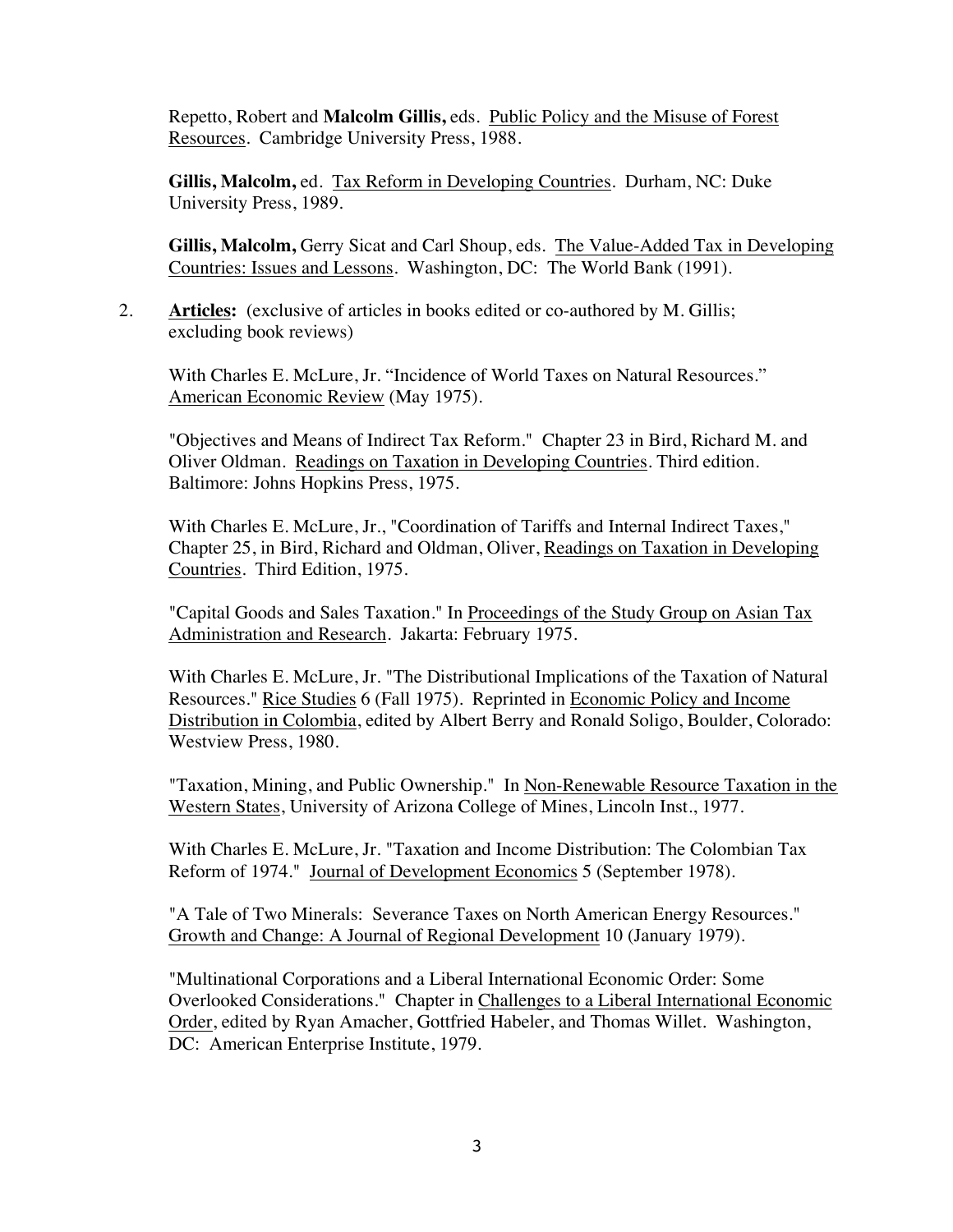With Glenn P. Jenkins. "Performance Evaluation and Public Sector Enterprises," Chapter 8 in Public Enterprise Investment. Prices, Costs and Returns, edited by Alex Nove and P. K. Basu. United Nations: Asia and Pacific Development Center, 1979.

"Conceptions and Misconceptions of Multinational Enterprises in the International Economic Order." Harvard International Review (April 1979).

With Charles E. McLure, Jr. "Excess Profits Taxes: Lessons from Recent Mexican Experience." National Tax Journal (December 1979).

"The Role of State-Owned Enterprises in Economic Development." Social Research 47 (Summer 1980).

With Ralph Beals. "The Evolution of Hard Mineral Agreements in Indonesia." Natural Resources Forum 4 (1980).

With Ignatius Peprah. "Severance Taxes on Energy Resources in the Sunbelt." Texas Business Review (November/December 1980).

With David Ericson. "High-Level Enterprise and Low-Level Radioactivity: Two Hazards in LDC Uranium Agreements." Journal of Energy and Development 6 (Autumn 1980).

"International Experience in Assisting Distressed Industries." Papers and Proceedings of the National Tax Association (1981).

With Werner Baer. "Changing Perspectives on Latin American Trade." Quarterly Review of Economics and Business 21 (Summer 1981).

With Ignatius Peprah. "State-Owned Enterprises in Developing Countries." The Wharton Magazine (Winter 1981).

With Charles E. McLure, Jr. "Standards of Conduct for Public Enterprises," in Fiscal Reform in Bolivia, edited by Richard A. Musgrave. Cambridge, MA, Harvard Law School, 1981.

"Gottfried Haberler: Contributions Upon Entering His Ninth Decade," Quarterly Journal of Economics XCVI (February 1982).

"Allocative and X-Efficiency in State-Owned Enterprises." Journal of Comparative Economics (Spring 1982).

"The Effects of In-State Investment: Lessons from Oil-Fired Development." In The Trustee Papers, prepared by the Board of Trustees, Alaska Permanent Fund, Juneau: March 1982.

"Evolution of Natural Resource Taxation in Developing Countries." Natural Resources Journal (Spring 1982).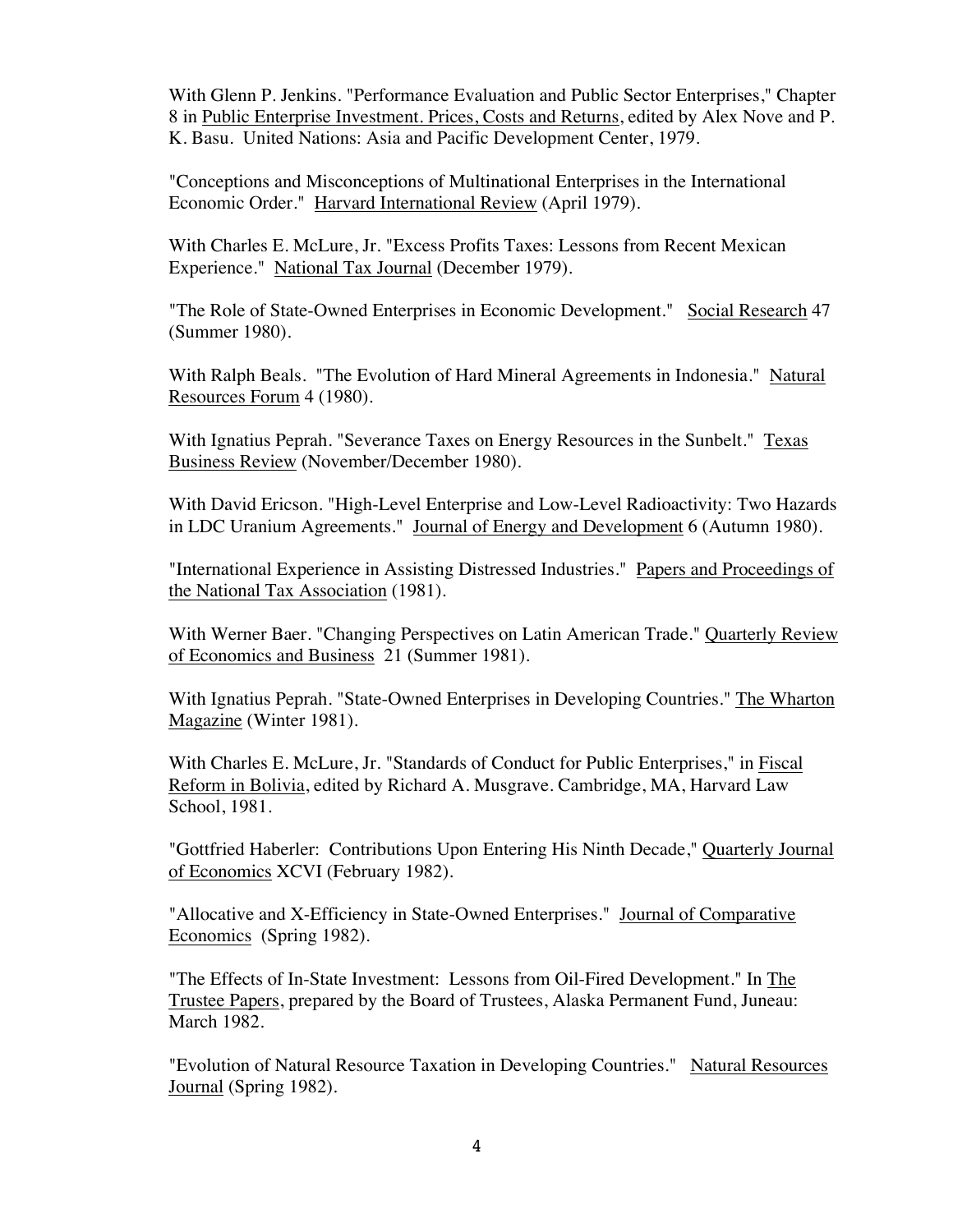With Glenn Jenkins and Donald Lessard. "Public Enterprise Finance: Toward a Synthesis," in Public Enterprises in Less-Developed Countries, edited by Leroy Jones. New York: Cambridge University Press, 1982.

"Regional Dimensions of Public Sector Economics: Further Observations," in Regional Aspects of Fiscal Policy, Madrid: Instituto de Estudios Fiscales, 1982.

"Episodes in Indonesian Economic Growth," in Problems in World Economic Growth, edited by A.C. Harberger. San Francisco: ICS Press, 1984.

"Excising Excises: Federal Sales Tax Reform in Canada," 1984 Conference Report. Toronto: Canadian Tax Foundation, 1985.

"Federal Sales Taxation: A Survey of Six Decades of Experience, Critiques and Reform Proposals." Canadian Tax Journal 33 (January-February 1985).

"Allocative and X-Efficiency in State-Owned Enterprises: Some Asian and Latin American Cases in the Mining Sector," in Economic and Political Role of the State in Latin America, edited by A. L. Saulniers. Austin, TX: Institute of Latin American Studies, 1985.

"Micro and Macro-Economics of Tax Reform: Indonesia." Journal of Development Economics 19 (1985). Reprinted in Readings on Taxation in Developing Countries, edited by Richard Bird and Oliver Oldman. Fourth edition, Baltimore: Johns Hopkins Press, 1989.

With David Dapice. "Indonesia: External Adjustments and Growth," in A Policy Manual for the Open Economy, edited by Rudiger Dornbusch. Oxford University Press, 1988.

With Glenn Jenkins and Jim Lietzel. "Social Goals and Basic Needs: Telephone Access," in Telecommunications and Equity, edited by J. M. Miller. New York: North Holland, 1986.

"The Value-Added Tax and Financial and Housing Services." Pacers and Proceedings of the 1985 Conference. Toronto: Canadian Tax Foundation, 1986.

With Glenn Jenkins and Jim Lietzel. "Financing Universal Access in the Telephone Network." National Tax Journal (March 1986).

"Worldwide Experience in Sales Taxation: Lessons from North America." Policy Sciences 219 (1986).

"The Value-Added Tax and Financial Services," in Economic Essays in Honor of Byanti Kharmawan, edited by Dahlan Sutalaksann. Kuala Lumpur: SEACEN, 1989.

"Multinational Enterprises, Environmental and Resource Management Issues in the Tropical Forest Sector in Indonesia," in Multinational Corporations, Environment and the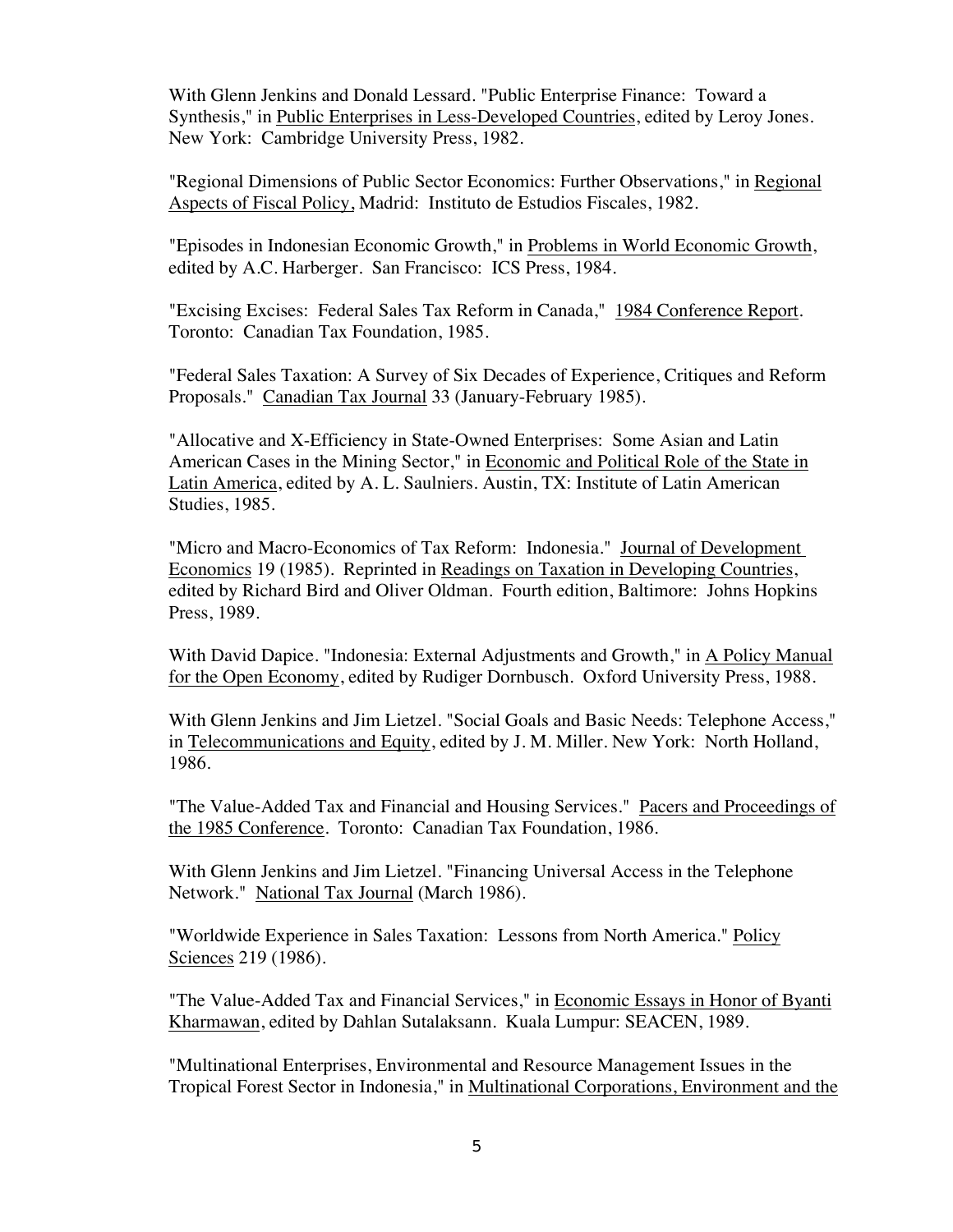Third World, edited by Charles Pearson, World Resources Institute. Durham, NC: Duke University Press, 1987.

"The Logging Industry of Tropical Asia," in People of the Rain Forest, edited by Julie Denslow and Christine Padoch. Berkeley: University of California Press, 1988. With Gerry Sicat and Carl Shoup. "What Can Be Expected by Introducing Indirect Taxation: Instruction for a Value-Added Tax System" (translated version of Japanese title), in Nihon Keizai Shimbum, edited by Shinichiro Shimojo. Tokyo, 1988.

With Robert Repetto. "Deforestation and Government Policy." International Center for Economic Growth. Occasional Papers, San Francisco: International Center for Economic Growth, 1989.

"Tax Reform and the Value-Added Tax: Indonesia," in World Tax Reform, edited by Michael Boskin and Charles McLure. San Francisco: Institute of Contemporary Studies, 1991.

"Economics, Ecology, and Ethics: Tropical Conservation," in Economics, Ecology. and Ethics, edited by Boorman, Kellert, and Herbert. New Haven: Yale University Press, 1991.

"Legacies from the Shoup Tax Missions," Chapter 3 in Retrospective on Public Finance, edited by Lorraine Eden. Durham, NC: Duke University Press, 1991.

"Tacit Taxes and Sub-Rosa Subsidies in State-Owned Enterprises," Chapter 5 in More Taxing than Taxes, edited by Richard Bird. San Francisco: Institute of Contemporary Studies, 1991.

"Energi dalam Perekonomian Indonesia" (Energy in the Indonesian Economy) in Analisis Dan Metodoloaic Ekonomi Indonesia, edited by Sjahrir. Jakarta: P.T. Gramedia Pustaka Utama, 1991, (with David Dapice).

"Mending the Broken Circle: The Economic, Ecological, and Ethical Dimensions of Tropical Deforestation," South Atlantic Quarterly, 1991.

"Economic Policies and Tropical Deforestation," in Non-Timber Products From Tropical Forests: Evaluation of a Conservation and Development Strategy, edited by Daniel Nepsted and Stephen Schwartzman. The New York Botanical Garden (1993)

"Forest Incentive Policies," in Forest Policy, edited by Narendra Sharma. World Bank, Washington, D.C., 1993.

"The Indonesian Tax Reform After Five Years," in Taxation and Economic Development Among Pacific Asian Countries, edited by Richard A. Musgrave, Ching-huei Chang and John Riew, San Francisco, Westview Press, 1994. Reprinted in Hal Hill, editor, The Economic Development of Southeast Asia, (Cheltenham, U.K., Edward Elgar Publishing).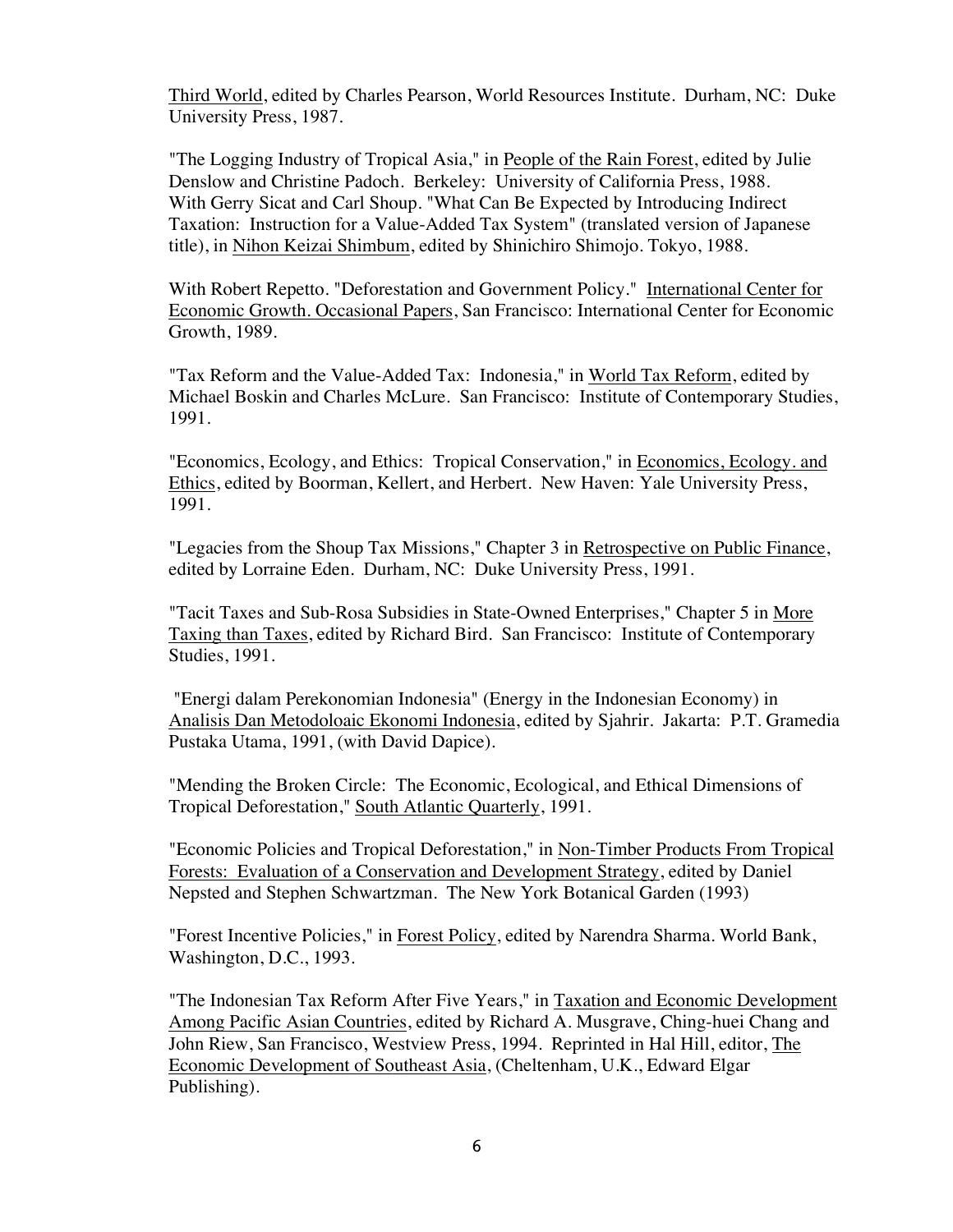"Challenged Universities," Houston Business Review, Summer 1995, pp. 39-47 Reprinted in Journal of Student Financial Aid, vol. 25 #3, Fall 1995.

"Thinking Small/Thinking Big," Technology Houston, 1996-97, Houston, Texas, Greater Houston Partnership. An expanded version was also published as:

"Thinking Small: The Future of Nanoscale Science and Technology," Houston Business Review, May 1996

With Peter Mieszkowski and George Zodrow, "Indirect Consumption Taxes: Common Issues and Differences Among the Alternative Approaches," Tax Law Review, (New York University), vol. 51, number 4, pp. 725-774. (1998)

With Jeffrey R. Vincent, "Deforestation and Forest Land Use: A Comment," The World Bank Research Observer, vol. 13, no. 1 (February 1998)

With Jeffrey R. Vincent, "National Self-Interest in the Pursuit of Sustainable Development," in C. H. Ward and Jurgen Schmandt, Sustainable Development: The Challenge of Transition (New York Cambridge University Press, 1999)

"The Outlook for a Federal Tax on Consumption," Energy Houston, vol. 2, no. 1 – 1999, pp. 70-73, International Business Publishers, Inc.

"Financial Crisis in East Asia: Underlying and Precipitating Factors" in Richard Snape, editor, Festschift for Anne O. Krueger, Macmillan, 2001

Gillis, Malcolm, "Historical and Contemporary Debate on Consumption Taxes," in George Zodrow, Editor, Consumption Taxes, Cambridge University Press, 2002.

Gillis, Malcolm, "Tax Policy and Capital Formation: African Experience with the Value-Added Tax," Policy Sciences, Vol. 34, 2001

Gillis, Malcolm, R.F. Conrad and D. Evan Mercer, "Tropical Forest Harvesting and Taxation: a Dynamic Model of Harvesting Behavior," Environmental and Development Economics (2005)

## 3. **Research Monographs:**

Tropical Timber Concessions: Major Fiscal and Financial Issues, United Nations Center on Transnational Corporations, 1982.

With Ignatius Peprah. Severance Taxes on Coal and Uranium in the Sunbelt. Austin: University of Texas, Bureau of Business Research, June 1981.

Foreign Investment in the Forest-Based Sector of the Asia-Pacific Region, prepared for Food and Agriculture Organization (FAO), United Nations, 1981.

Foreign Investment in the Forest-Based Sector in Africa, prepared for FAO, 1983.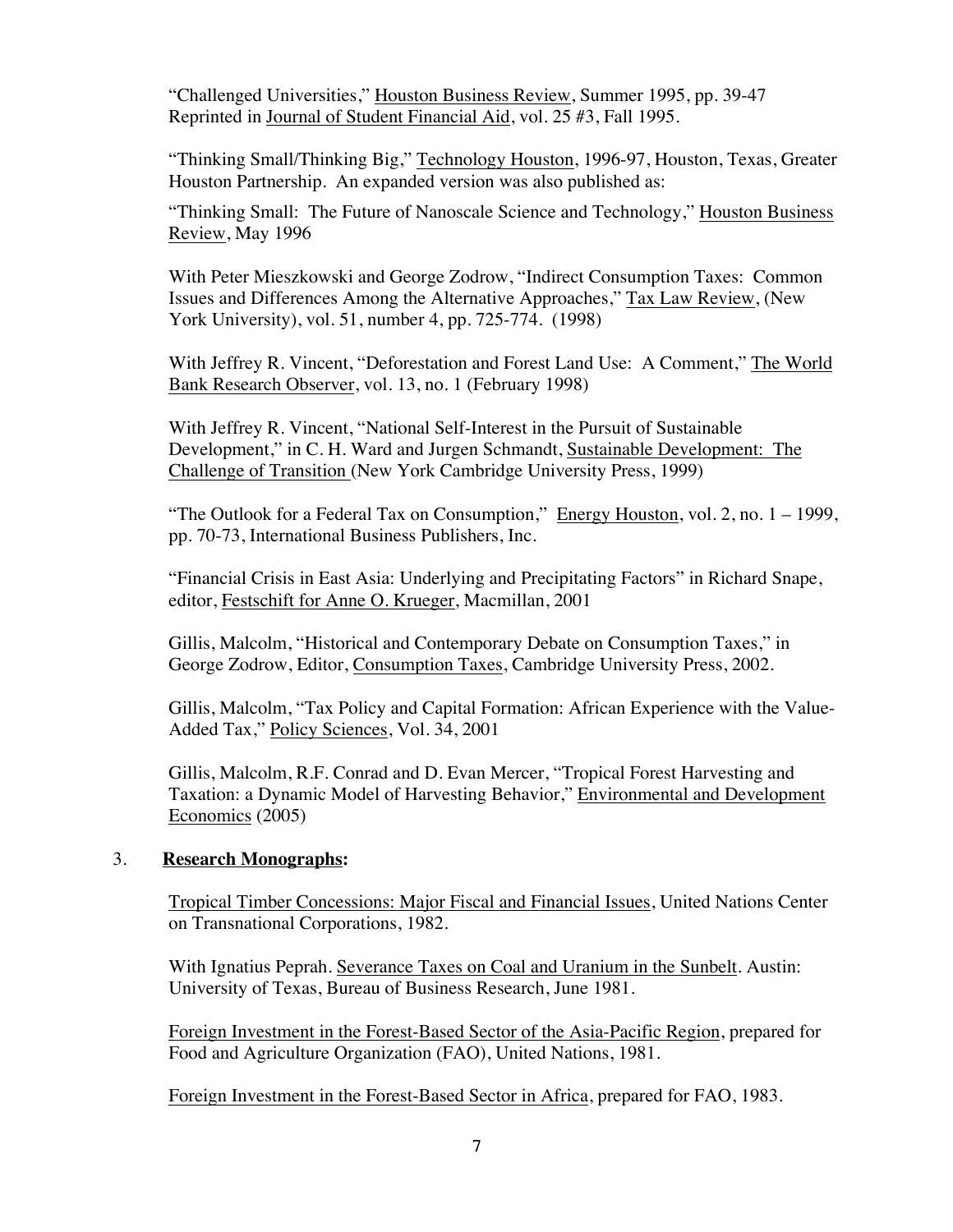Review of Economic Aspects of the Federal Sales Tax and Outline of Methodologies for Analysis of Economic Issues Associated with the Federal Sales Tax of Canada. April 1984 (with Nadine Baudot).

4. **Articles Published in Books Edited or Co-Authored by M. Gillis:** (excluding articles published in refereed anthologies)

The following appears in Musgrave, Richard A. and **Malcolm Gillis.** Fiscal Reform for Colombia. Cambridge, MA: Harvard Law School, International Tax Program, 1971.

---Gillis, "Reform of Municipal Indirect Taxes." Chapter 17.

The following appear in **Gillis, Malcolm** et al. Taxation and Mining: Non-Fuel Minerals in Bolivia and Other Countries. Cambridge, MA: Ballinger Publishing Co., January 1978:

a---Gillis, "Taxation, Mining and Economic Development."

b---Gillis, with Ulrich Petersen. "Perspectives on the Bolivian Mining Sector."

c---Gillis, with Glenn P. Jenkins. "The Macroeconomic Impact of the Mineral Exporting Sector on a Developing Economy." Chapter 3.

d---Gillis, with Meyer W. Bucovetsky. "The Design of Mineral Tax Policy." Chapter 4.

e---Gillis, with Meyer W. Bucovetsky and Louis T. Wells. "Comparative Mining Taxes." Chapter 5.

f---Gillis, "The Structure of Bolivian Mining Taxes." Chapter 6.

g---Gillis, with Louis T. Wells and Brian Wright. "Evaluation of the Present System of Mining Taxation."

h---Gillis, with Louis T. Wells and Ulrich Petersen. "Issues and Policies Related to Mining Tax Reform."

The following appear in **Gillis, Malcolm** and Ralph E. Beals. Tax and Investment Policies for Hard Minerals: Public and Multinational Enterprises in Indonesia. Cambridge, MA: Ballinger Publishing Co., 1980:

a---Gillis, "Economic Growth and Public Policy Toward Mineral Endowments in Developing Countries."

b---Gillis, with Ralph E. Beals and Glenn P. Jenkins. "The General Structure of Indonesian Mining Taxes."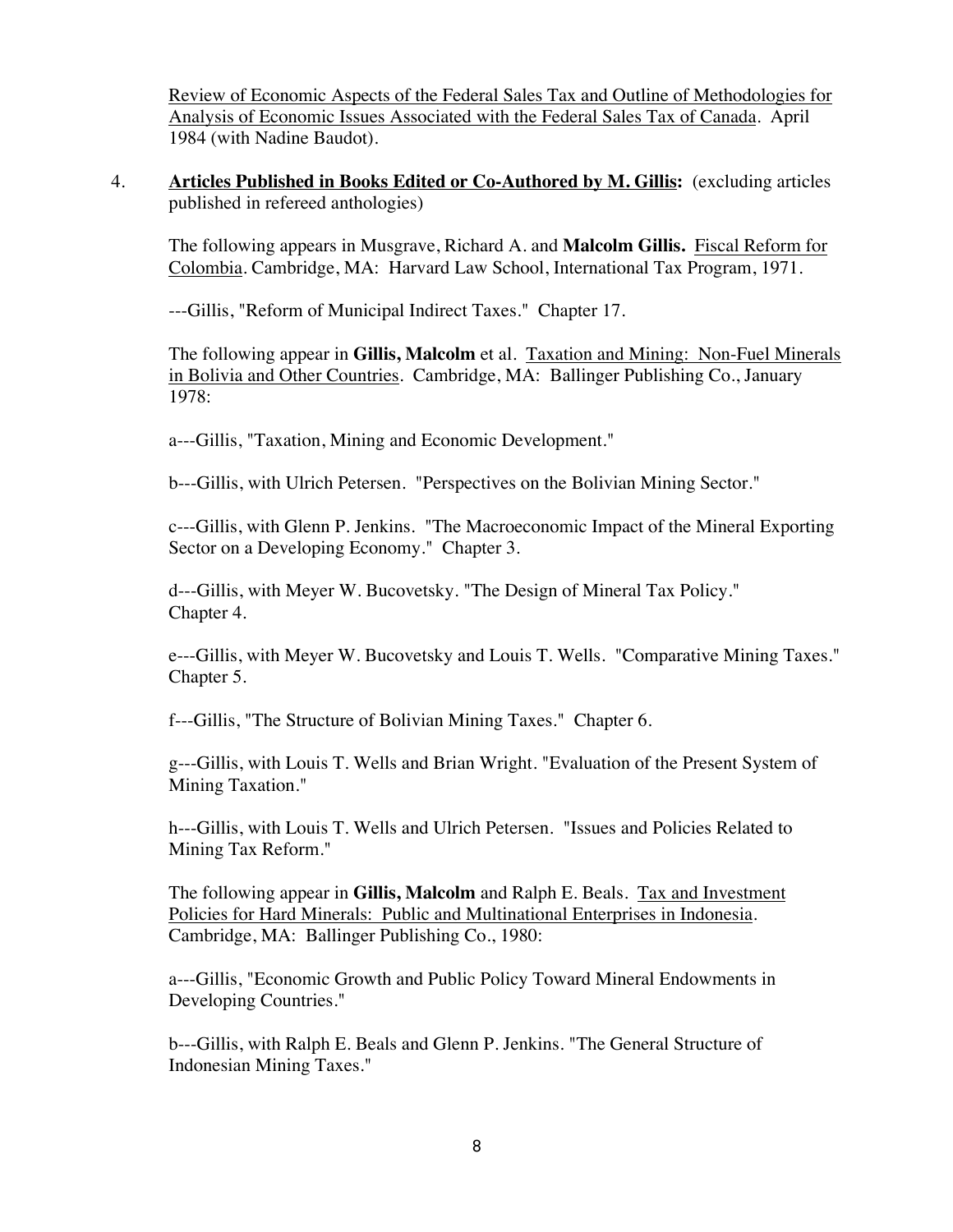c---Gillis, with Louis T. Wells. "Negotiating and Implementing Minerals Agreements with Multi-nationals: Critical Tax and Investment Issues."

d---Gillis, "Key Issues in Negotiating Uranium Agreements."

e---Gillis, "Comparative Minerals Taxes: Uranium, Tin, Copper, Bauxite and Nickel."

The following appear in Repetto, Robert and **Malcolm Gillis,** eds. Public Policy and the Misuse of Forest Resources. Cambridge University Press, 1988:

a---Gillis, "Indonesia: Public Policies, Resources Management and the Tropical Forest."

b---Gillis, "Malaysia: Public Policy and the Tropical Forest."

c---Gillis, "West Africa: Resource Management Policies and the Tropical Forest."

The following appear in **Gillis, Malcolm,** ed. Tax Reform in Developing Countries. Durham, NC: Duke University Press, 1989:

a---Gillis, "A Taxonomy of Tax Reform." Chapter 1.

b---Gillis, "The Indonesian Experience with Tax Reform." Chapter 4.

c---Gillis, "Lessons from Postwar Tax Reform." Chapter 14.

## **OVERSEAS RESEARCH AND PROJECT ACTIVITIES:**

(Research, Advisory, and Training Projects)

### **1. Cambridge-Based Projects:** (for Harvard University, 1974-1984)

**Bolivia:** Project Director, Study of Taxation and the Mining Sector in Bolivia, March-December 1975. (This research project was undertaken for the Ministry of Mines, Republic of Bolivia and involved organization and direction of an interdisciplinary team of six economists and geologists.)

**Bolivia:** Staff Member, Musgrave Commission for Bolivian Economic Policy, May-June 1976. (Chaired and directed by Professor Richard A. Musgrave. This international commission analyzed and constructed options for improvement of tax, expenditure, and other government policies for the Bolivian Ministry of Planning.)

**Indonesia:** Project Director, Research and Training Project of Mineral Taxation and Mineral Investment Planning in Indonesia, June 1976-December 1978. (An undertaking for the Ministry of Finance, Government of Indonesia. Project involved a multidisciplinary team of six economists and geologists. Involved also the organization of three separate 3-week intensive courses on mineral taxes taught by Harvard faculty and consultants.)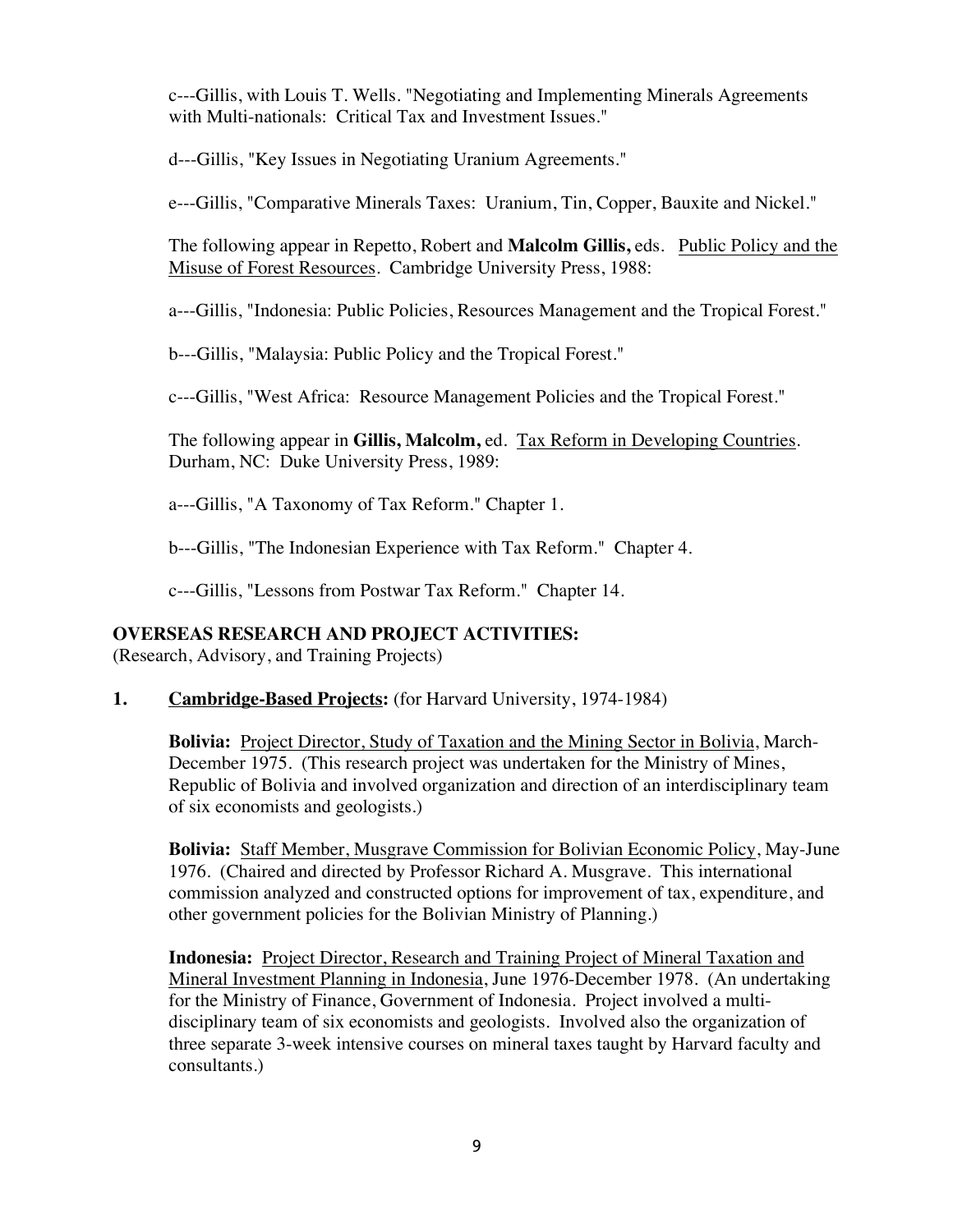**Indonesia:** Project Director, Project for Provision of Specialist Resources for Major Public Policy and Planning Issues, January 1978-December 1979. This effort involved establishing and directing a multi-disciplinary research team of 11 senior Harvard and MIT faculty in Economics, Education, Urban Development, Public Health, Family Planning, and Energy Policy. (Project undertaken at the request of the National Planning Board.)

**Indonesia:** Project Director, Training and Technical Assistance Project, January 1979- December 1980. An undertaking involving provision of technical assistance on trade, courses in Natural Resources, Urban Development, and Monetary Theory and Policy. (Project undertaken at the request of the Ministry of Finance.)

**Indonesia:** Project Director, Indonesia Tax and Trade Reform Project, February 1981- June 1984. Project requested by the Ministry of Finance. Involved coordination and supervision of tasks of 22 expatriate specialists in public finance, computer science, and law, including faculty from Harvard, Chicago, and several other universities. Project resulted in enactment of radical reforms of income taxes and sales taxes in January 1984.

**Indonesia:** Project Director, Indonesia Training Project, Ministry of Finance, June 1981- June 1984. Project involved identification and placement of approximately 80 officials in programs (degree and non-degree) of overseas study.

**Ecuador:** Consultant on Fiscal Issues to the State-Owned Oil Company, ECEP (Compania Ecuatoriana de Petroleos), November-December 1981 and March-April 1982.

**Canada:** Research on Sales Tax Issues for Ministry of Finance, November 1983-May 1984.

**Canada:** Research on Value-Added Tax Issues, Ministry of Finance, November 1984- August 1985.

## **2. Other University-Related Overseas Experience:**

**Chile:** Thesis Research, Land Tenure Center, Institute of Economics, University of Chile, Santiago, Chile, June-September 1967, inclusive.

**Ecuador:** Ministry of Finance, Quito, Ecuador, August 1968. Study of Sales Tax.

**Colombia:** Staff Member, Musgrave Commission (Colombian Tax Reform Commission), June-December 1968, inclusive. This was an international commission appointed by President Lleras and chaired by Richard A. Musgrave of Harvard University (Bogota).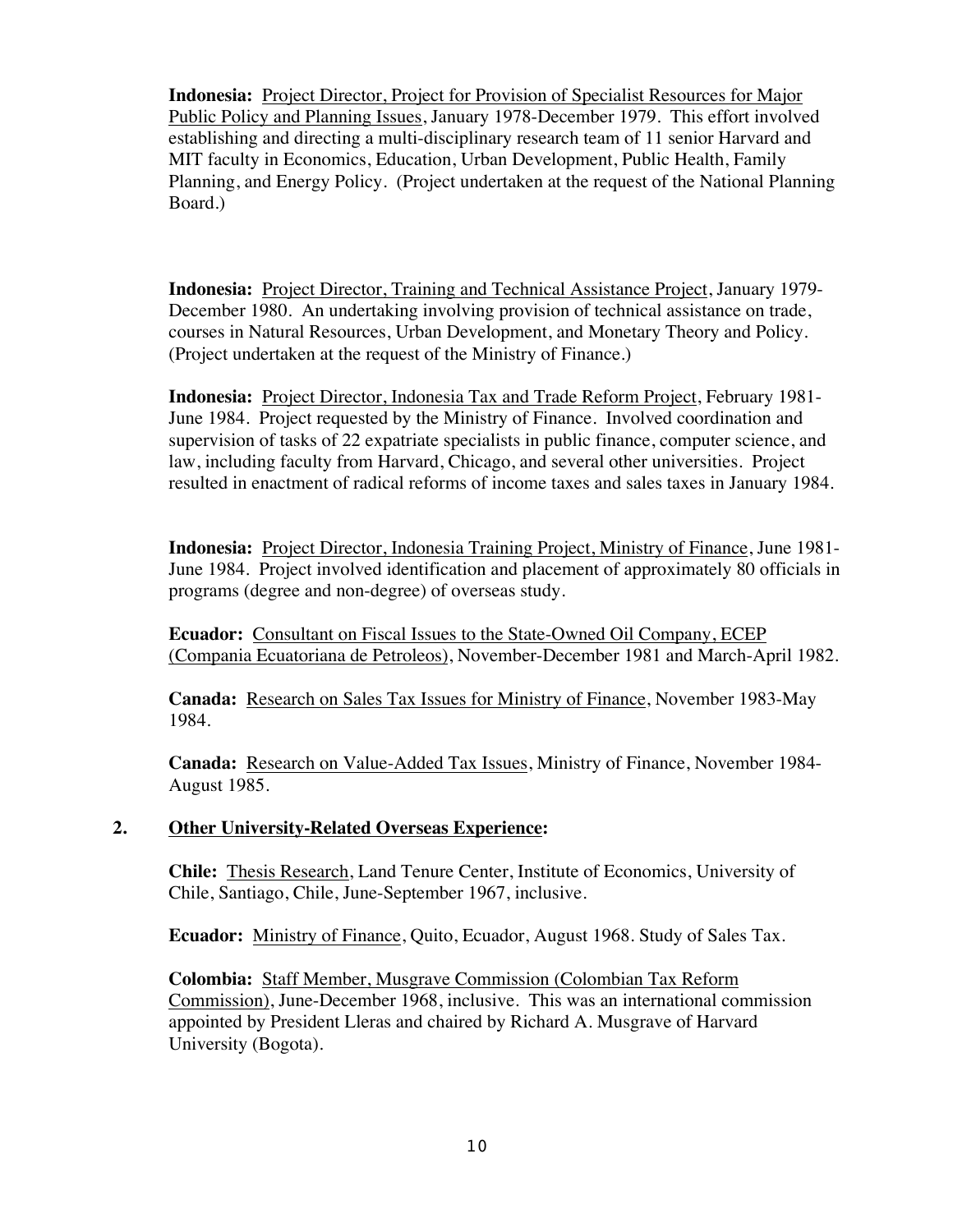**Colombia:** Advisor on Fiscal Problems on two extended occasions to the National Planning Board, Bogota, Colombia (Development Advisory Service, Harvard University), June-August 1969 and August-September 1970.

**Ghana:** Member, Ghana Commission on Tax Reform, 1970-71. Established by the president of Ghana (Development Advisory Service, Harvard University), January 1970, April 1970, June-August 1970 and June 1971 (Accra).

**Indonesia:** Monetary-Fiscal Advisor to National Planning Board, Ministry of Finance and Central Bank, Government of Indonesia (Development Advisory Service, Harvard University), June 1971-August 1973, inclusive (Jakarta).

**Indonesia:** Project Director, Harvard Advisory Group, Indonesia Planning Project, August 1973-July 1974, inclusive. Six-person project involving research, training, and advisory services to the National Planning Board, Ministry of Finance, Central Bank of Indonesia Ministry of Mines and Ministry of Manpower (Jakarta).

**Honduras:** Economic Policy Issues, Teguciagalpa, Honduras, March 1975, (UNDP).

**Thailand:** Senior Economist for thorough-going review of Ford Foundation programs for assisting economic planning in Thailand, June 1975 (Bangkok).

**Philippines:** Continuing Advisor for Ford Foundation Asia-Pacific Office on review of University of Philippines School of Economics, July 1975, September 1978 and January 1979 (Manila).

Pakistan: Review of Activities of the Institute of Applied Economic Research for Ford Foundation, July 1976 and May 1979 (Karachi).

**Bangladesh:** Review of Bangladesh Institute Development Studies for Ford Foundation, July 1977 (Dacca).

**Pakistan:** Advisor to Ford Foundation, Islamabad; assistance to Pakistani Institute of Development Economics in formulation of 3-year research program, June 1979.

**Colombia:** Advisor on Energy Contacts (oil, coal, uranium) for National Planning Agency, Bogota, Colombia, November-December 1980 and March-April 1981.

**Colombia:** Advisor on Uranium Mining to Nuclear Affairs Department, Government of Colombia (UNCTC sponsored), May 1982.

**Surinam:** Lectures on Natural Resource Policy, Government of Surinam (UNCTC), October 1982.

Zambia: Lectures on Natural Resource Policy, Ministry of Mines, Lusaka, September 1983.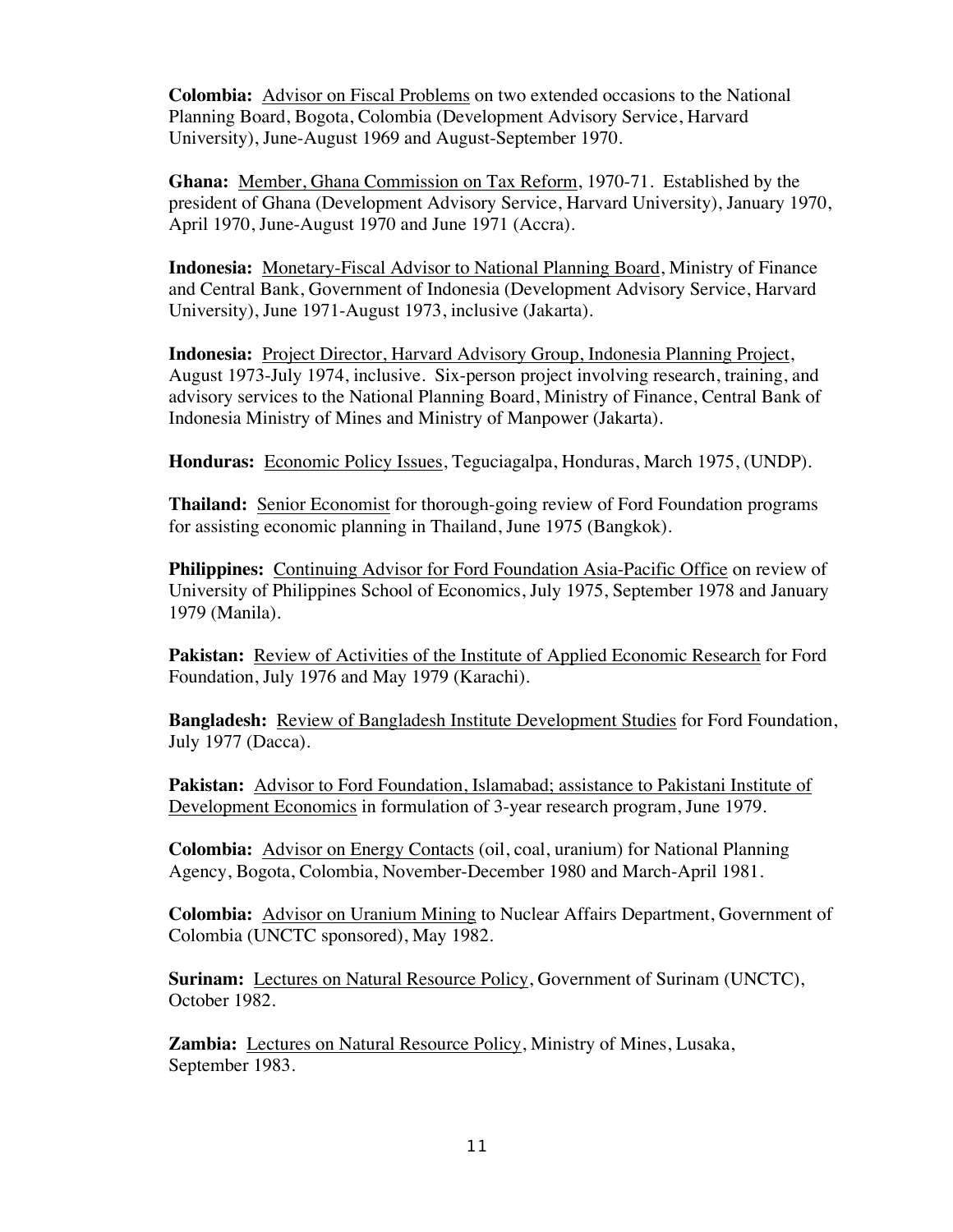**Pakistan:** Advisor to Pakistan Tax Reform Commission (World Bank sponsored), April 1986.

**China:** Lectures for Central Institute of Finance and Banking, Beijing (EDI sponsored), May 1986.

# **LANGUAGES:**

Spanish (fluent) Indonesian (fairly fluent) French (reading-fair)

# **TEACHING, INSTRUCTIONAL, CURRICULAR AND COMMITTEE DUTIES AT DUKE UNIVERSITY:**

## **1. Teaching:**

**Courses in the Public Policy Institute:** Economics of the Public Sector in Developing Countries; International Economics, Public Finance, Economic Development.

**Courses in the Economics Department:** Graduate and undergraduate courses in Public Economics

## **2. Undergraduate Curriculum Revision:**

Chair, Ad Hoc Committee on the Curriculum, College of Arts and Sciences and Trinity College, March 1985-April 1986. (New curriculum implemented September 1988.)

## **3. Research Centers:**

Founder, Chair of the Executive Committee, Center for Tropical Conservation, 1988-1993

Co-Founder, Center for International Development Research, Institute of Public Policy Studies, 1985

# **4. University-Wide Committees:**

-Provost's Committee on Academic Priorities, 1986-91 -President's Advisory Committee on Resources, 1988-91 -Research Policy Committee, 1986-1993

# **5. Duke University Press:**

Chair of Editorial Advisory Board, 1986-1988 Chair, Governing Board, 1988-1990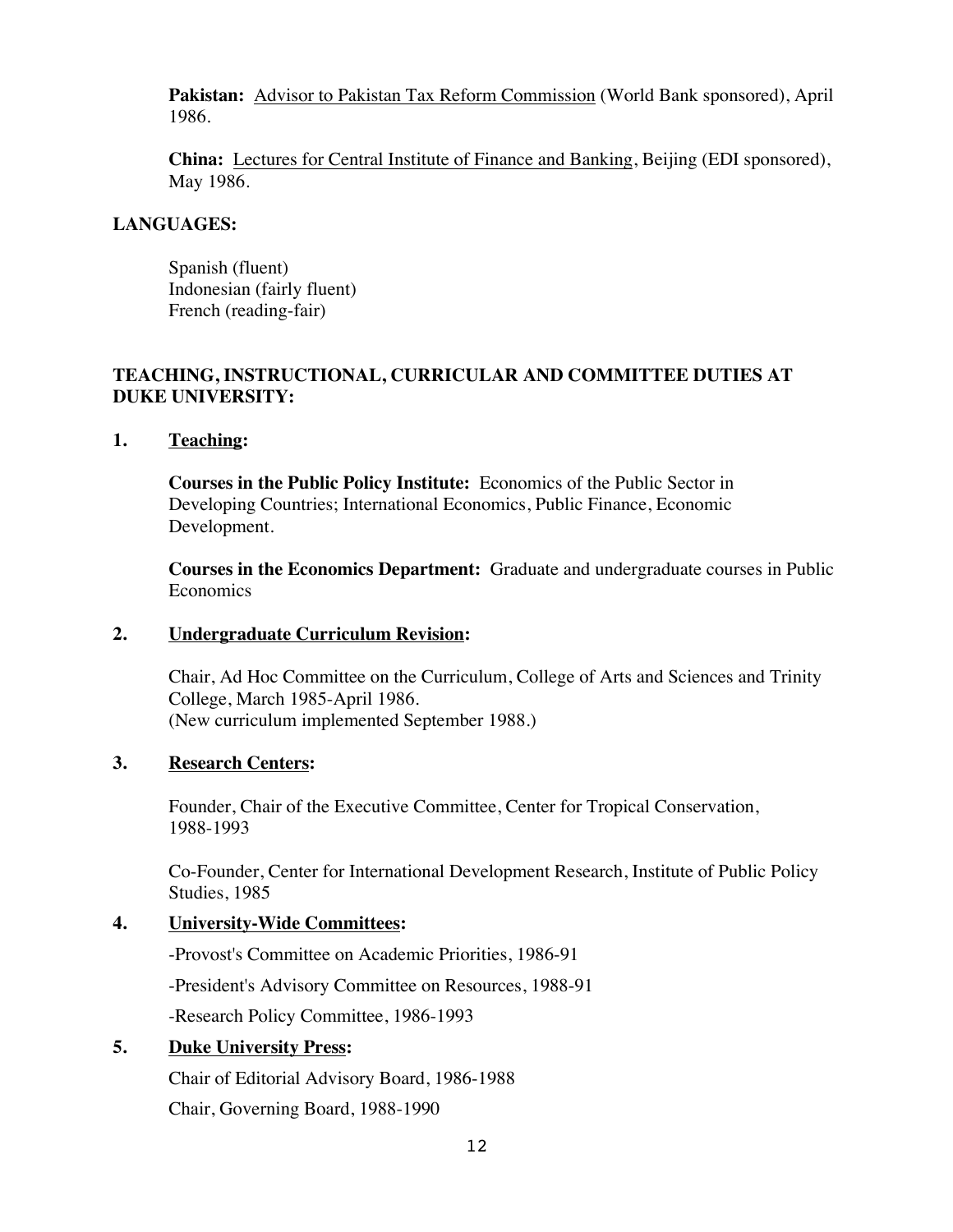## **SERVICE TO THE PROFESSIONS AND TO GOVERNMENT INSTITUTIONS:**

-Co-editor, Quarterly Journal of Economics, 1979-84 (the oldest journal in economics) -Executive Committee, Association of American Universities, 1994-1995 and 2002-2004 -Chairman, Tax Committee, Association of American Universities, 1997-1999

-Board of Directors, Federal Reserve Bank of Dallas, 1998-2005

- -Board of Directors, Houston Branch, Federal Reserve Bank of Dallas, 1996-1998
- -Member, Governor's Council of Economic Advisers, State of Alaska, 1981-1984
- -Chairman, Visiting Committee, Oak Ridge National Laboratory, 1983
- -Member, Visiting Committee, Oak Ridge National Laboratory, 1976-1984

-Consultant, Navajo Nation, 1986, 1990

- -Board Member, American Forestry Association, 1980-1983
- -Chairman, Economic Futures Commission, Governor and State Legislature of North Carolina, 1991-1992
- -Member, Government Performance Audit Committee, State of North Carolina Legislature, 1991
- -Board Member, North Carolina Air Cargo Authority, 1990-1993
- -Member, Governor's Task Force for Economic Growth, State of Texas, 2002
- -Vice-Chairman, Council for Higher Education Accreditation, 2002-2004, Member, 1992-2004
- -Board Member, Southern Association Colleges and Schools, 1995-1998
- -Member, International Advisory Committee, Hainan Province, China, 1980-1984

-Member, Texas Academy of Medicine, Engineering and Science, Industry and Community Affiliates Committee, 1997-2004

## **SERVICE TO STATE GOVERNMENT:**

- -Chair, Economic Future Study Commission, and author of Commission report, Fiscal Realities for the 90s, 1990-91, Office of the Governor and the General Assembly, State of North Carolina
- -Member, North Carolina State Legislature's Government Performance Audit Committee,1991-92 (chaired by Speaker Dan Blue and President Pro-Tem Henson Barnes).
- -Member, North Carolina Air Cargo Authority, 1991-93 (chaired by Governor Jim Martin).

## **SERVICE TO FEDERAL GOVERNMENT:**

-Vietnam Education Foundation, Chairman, Board of Directors, 2007

-Vietnam Education Foundation, Board of Directors, 2005-2007

- -Houston Campaign for U.S. Savings Bonds, Chairman, Board of Directors, 2001-2002
- -National Academy of Sciences Board on Sustainable Development, 1997-2000

-Member of Committee on Energy Taxation, National Research Council/National -Academy of Sciences, February 1979-July 1980. Committee's work culminated in two NRC/NAS publications: (1) A Taxonomy of Energy Taxes (Washington, D. C.: National Academy of Sciences, 1979) and (2) Energy Taxation: An Analysis of Selected Taxes (Washington, D.C.: National Academy of Sciences, 1980.)

-Board Member, CRDF (A Federal Government supported organization for promotion of International Collaboration in Science), 2008-2012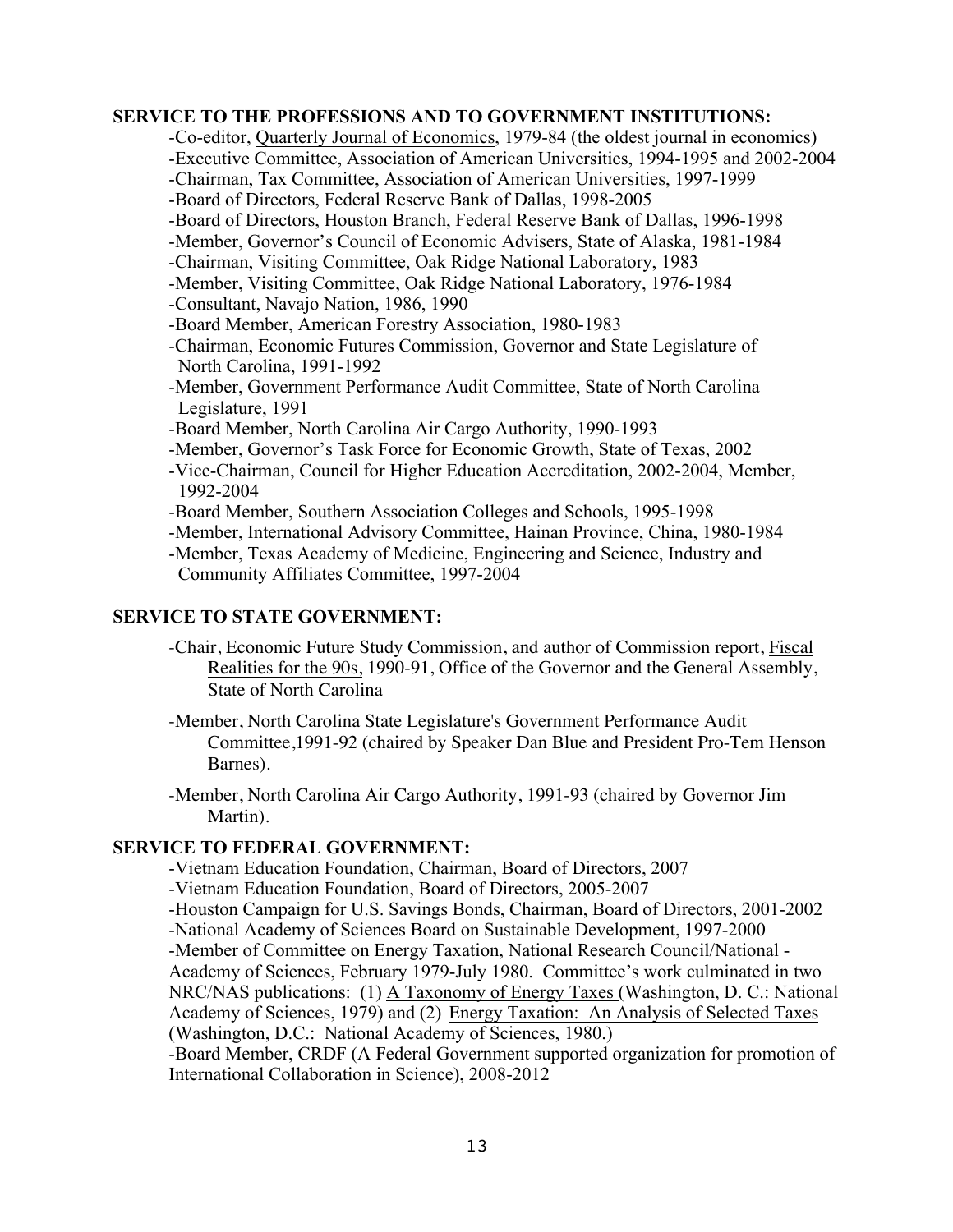## **UNIVERSITY BOARDS:**

-Board of Directors, Jacobs University Bremen (Germany). Founding member. 1998- 2012

-Board of Trustees, Pyongyang University for Science and Technology. Founding member. 2008-2012

-Chair, Advisory Board, TAN TAO University (Vietnam). Founding member. 2008-2012 -Member, Advisory Board, Catholic University of Chile. 1999-2012

## **SELECTED FOR-PROFIT BOARDS:**

-Member, International Advisory Group, KPMG, 1982-1994

-Member, Board of Directors, AECOM Technology Corporation, Los Angeles –

- Chairman, Nominating Committee, Member Audit and Compensation Committees, 1998-

-Member, Board of Advisers, Texas Commerce Bank, 1993-1998

-Member, Board of Directors, Service Corporation International, 2004-

-Member, Board of Directors, Introgen Therapeutics, Inc., 2004-2009

-Member, Board of Directors, Halliburton Company, 2005-

-Member, Board of Directors, Electronic Data Systems (EDS), 2005-2008

-Member, Board of Directors, Cormedics, 2009-2012

-Member, Board of Directors, Nano-Tox, 2008-2012

# **SELECTED NON-PROFIT BOARDS OF DIRECTORS AND ADVISORY COMMITTEES:**

-Amazon Center for Environmental Education & Research, 2005-

-Founding Director, International University Bremen, Bremen, Germany 1997-

-St. Luke's Hospital, Houston, Texas, 1993-2003

-Amigos de las America, Houston, Texas, 1994-2000

-Institute of International Education, 1994-

-Houston Symphony, 1993-1999

-Texas Aviation Hall of Fame and Flight Museum, 1995-

-Houston Advanced Research Center, 1993-2004

-Houston Technology Center, 1997-2004

-BioHouston, Chairman, Board of Directors, 2007-2010

-BioHouston, Board of Directors, 1999-2006

-Greater Houston Partnership, 1993-2004

-Houston Super Bowl XXXVIII Host Committee, 2003-2004

-National Council for Science and the Environment, 1996-2000

-Texas Aviation Hall of Fame and Flight Museum, 1995-2011

-Selected University Service, Duke University and Rice University

-Chairman, University Commission-on Reform of Curriculum, Duke University, 1985- 1986

-Chairman, Editorial Advisory Board, Duke University Press, 1986-1991

-Founder, Duke Center for Tropical Conservation, 1988

-Co-Founder, Center for World Environment and Sustainable Development, Raleigh/Durham, N.C., 1990

# **AWARDS, HONORS, LISTINGS AND MEMBERSHIPS:**

-Outstanding Young Men in America, 1970 -Who's Who in America, 1988